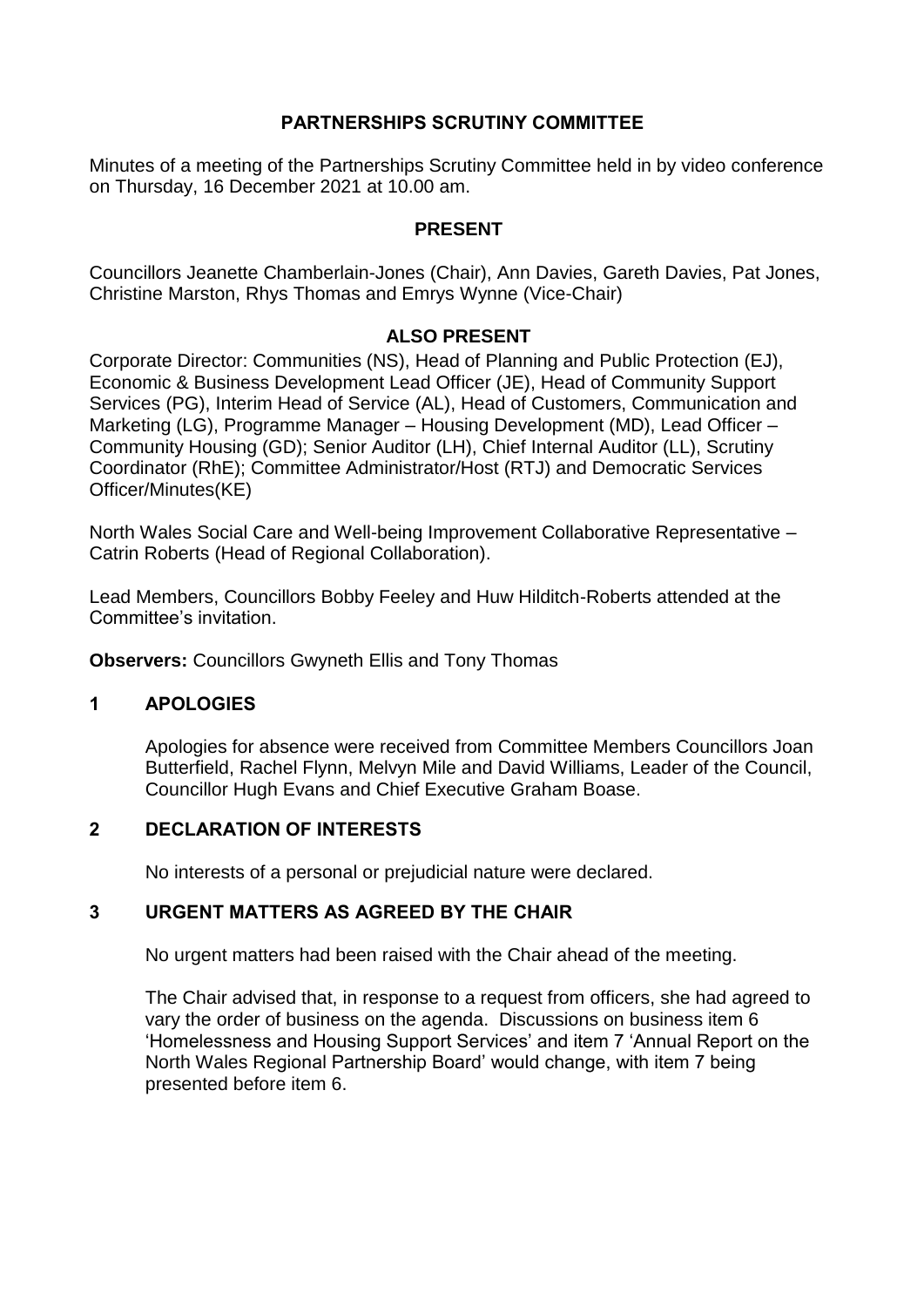# **4 MINUTES OF THE LAST MEETING**

The minutes of the Partnerships Scrutiny Committee meeting held on 4th November 2021 were submitted.

There were no matters arising.

#### *Resolved: that the minutes of the Partnerships Scrutiny Committee meeting held on 4 November 2021 be received and approved as a correct record.*

## **5 NORTH WALES ECONOMIC AMBITION BOARD**

The Head of Planning and Public Protection (HoPPP) introduced the North Wales Economic Ambition Board (NWEAB) Quarter 2 report (previously circulated) on behalf of the Leader and Chief Executive. He reminded the Committee that the reports for quarters 1 and 3 were circulated to members for information purposes whereas reports for quarters 2 and 4 were presented to Scrutiny Committee for discussion.

The HoPPP explained that NWEAB was a 20-year project and comprised of several programme boards including:

- Digital
- Low Carbon Energy
- Land and Property
- Agriculture, food and Tourism and
- Innovation in High Value Manufacturing

Denbighshire's representatives from each Programme Board met on a quarterly basis to share information across the Boards.

The HoPPP highlighted that the report's appendix was very detailed and that there would be opportunity to discuss further when the Portfolio Office attended for its quarter 4 report. Members of the Committee were assured that if any questions could not be answered in full at the meeting then detailed responses would be circulated later.

Responding to the Committee's questions the HoPPP advised:

- Information relating to the NWEAB's procurement process would be sourced and circulated to the Committee.
- There had been a large scale recruitment process undertaken by the NWEAB's Portfolio Office. Several Programme Manager appointments and a Regional Transport Officer had successfully been made.
- The methodology undertaken for a project business case was a detailed and lengthy process. Although it appeared that no full business cases had completed a number of cases had cleared stages 1 and 2 of development and were progressing well through to outline business case stage – particularly the Regional Food Business Hub based at Grŵp Llandrillo Menai's Coleg Glynllifon site.
- The recent addition of the skills gap risk was being addressed by the attendance of a Skills Partnership Officer at each of the Programme Boards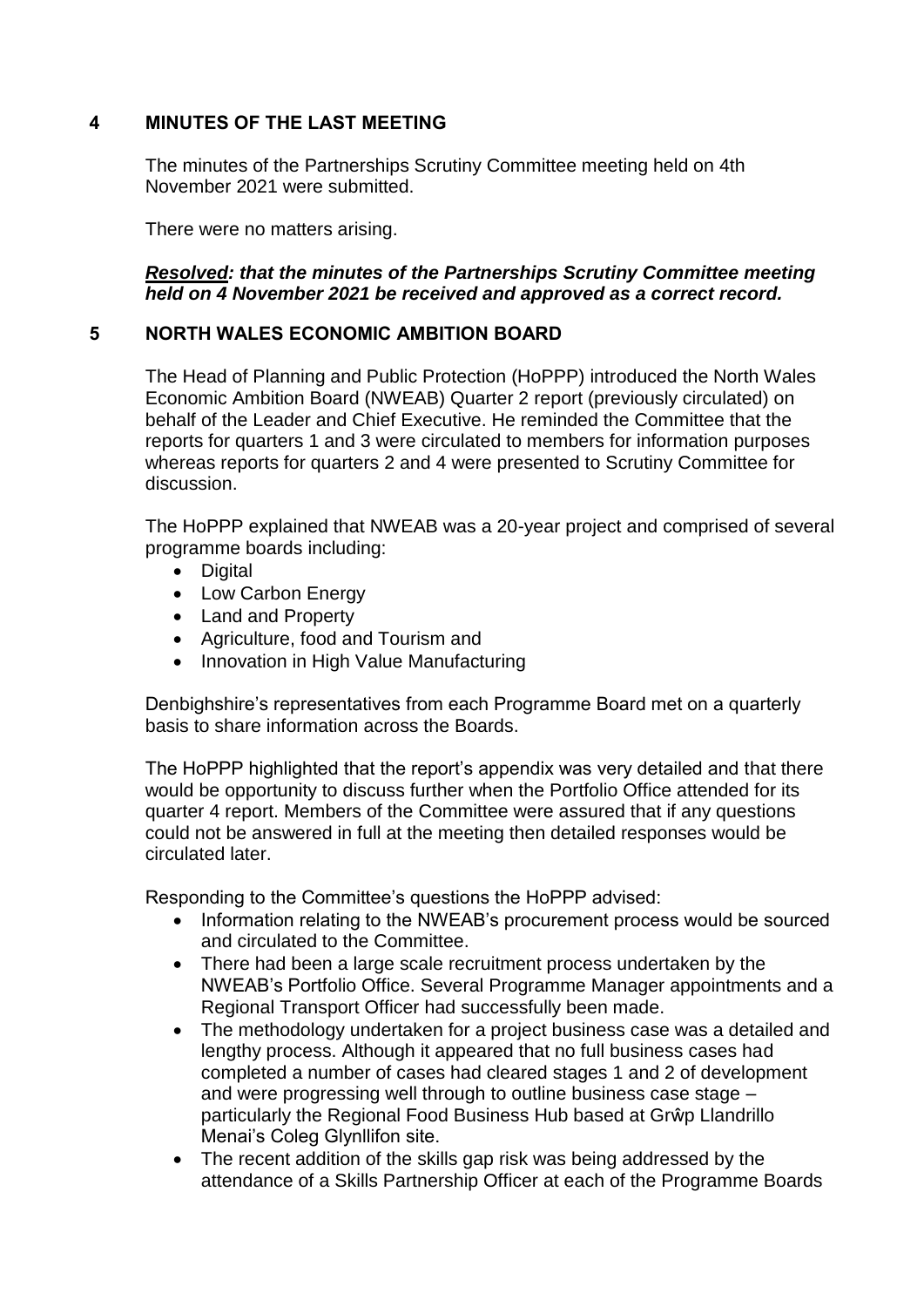to identify needs and risks and to help coordinate actions to address future skills requirements.

- The position regarding the replacement of Bangor University's Project Managers for the Low Carbon Centre of Excellence and the High Value Manufacturing Programmes would be inquired into and reassurance would be sought that they were committed to delivering projects allocated to them.
- Denbighshire's Lead Officer would be asked to respond to concerns regarding digital connectivity for:
	- o Full Fibre at Key Sites and Connected Campuses projects and
	- o rural area coverage and
- Clarification would be sought from the Lead Officer and Lead Member for Planning, Public Protection and Safer Communities on the respective responsibilities of the NWEAB and Denbighshire County Council with regard to future development of the Bodelwyddan key strategic site.
- That no additional funding was being provided to the NWEAB, by either the WG or the UK Government, to compensate for project development delays due to the pandemic. However, projects would explore all possible funding opportunities available with a view to maximising their eventual economic impact on the region.

The Chair requested that the briefing previously presented to members on the aims and objectives of the NWEAB be offered again following the May 2022 local authority elections.

The Committee:

# *Resolved: subject to the above observations and the provision of the additional information requested during the course of the discussion, to*

- *(i) receive the Quarter 2 2021-22 report on the work undertaken and the progress made by the North Wales Economic Ambition Board (NWEAB);*
- *(ii) request that a briefing session is arranged for all county councillors post the May 2022 local authority elections on the vision, aims and objectives of the NWEAB; and*
- *(iii)agree that in future Quarter 2 reports are circulated to the Committee for information purposes, similar to Quarter 1 and 3 reports.*

# **CHANGE IN ORDER OF BUSINESS**

At this juncture the Chair agreed a change to the order of business to accommodate presenting officers who were involved in other meetings.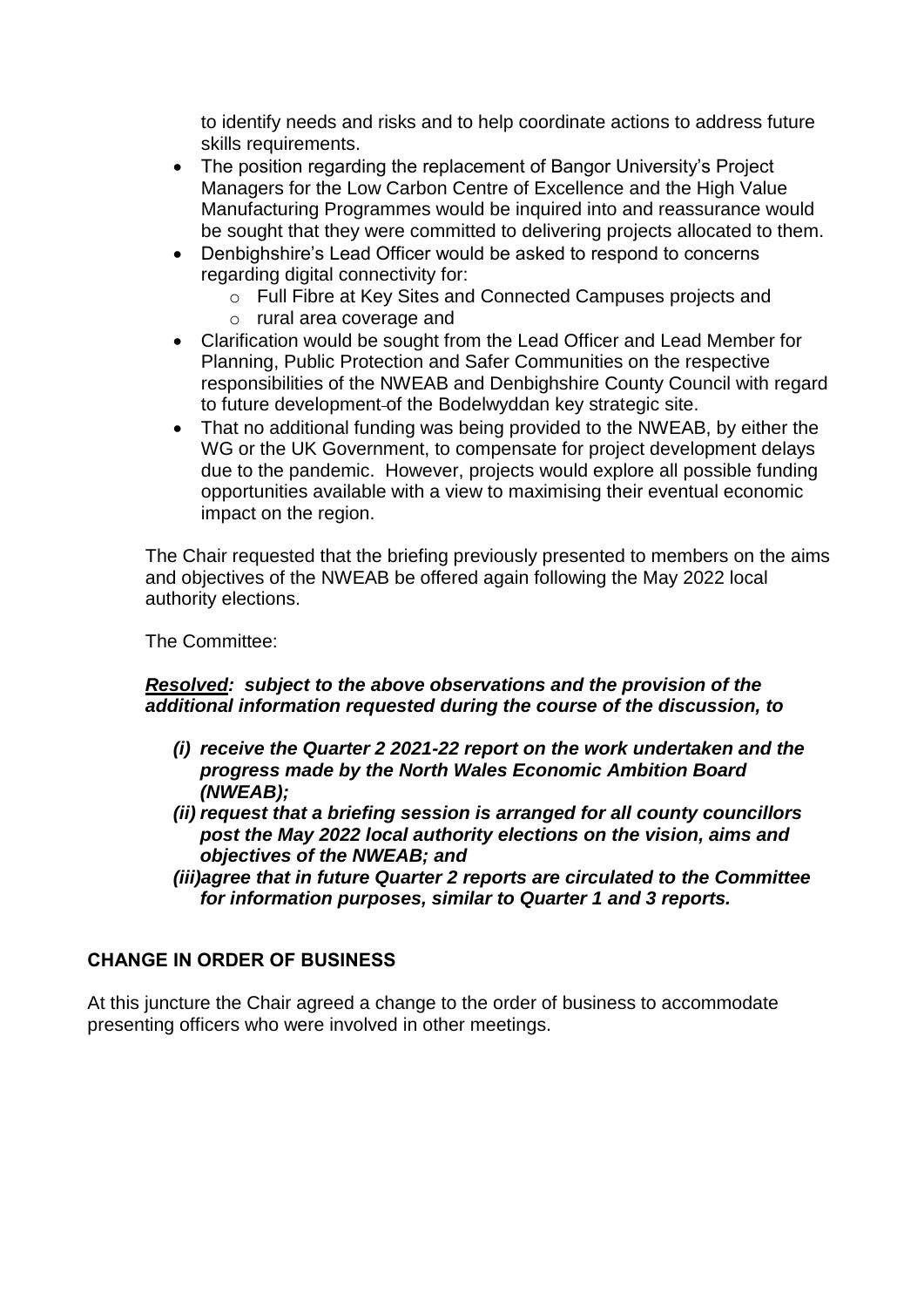## **6 ANNUAL REPORT OF THE NORTH WALES REGIONAL PARTNERSHIP BOARD**

The Corporate Director: Communities (CD:C) introduced the Head of the North Wales Social Care and Well-being Improvement Collaborative (NWSSIC) to members and welcomed her to the meeting.

The Lead Member for Well-being and Independence introduced the report (previously circulated) explaining that it was a statutory report provided on an annual basis as required under Part 9 of the Social Services and Well-being (Wales) Act 2014.

The North Wales Regional Partnership Board (NWRPB) comprised of the 6 North Wales local authorities and worked in conjunction with BCUHB, other public bodies and voluntary sector services to improve wellbeing outcomes for residents of North Wales.

The CD:C gave an overview of one of the Partnership's projects – The Children and Young People's Transformation Programme on which the CD:C led. One of the projects that formed part of this Programme was the Bwthyn y Ddôl Children's Residential Assessment Centre. Denbighshire's representatives on the project board for this Centre were the Lead Member for Education, Children's Services and Public Engagement along with Scrutiny's representative Councillor Christine Marston. Whilst this project had encountered difficulties with the appointed contractor being placed in administration, plans were now in place for the design and build tender to be advertised during December 2022. The Children's Transformation Programme (CTP) had led to significant developments across the region. Developing a multi-agency team and improving access and information around emotional health, wellbeing and resilience.

There were four regional programmes that were part of the transformation as well as a number of working groups that had achieved significant progress in integration and improvement of service through the Regional Commissioning and Regional Workforce Boards.

The NWSSIC representative explained that there were literally hundreds of projects ongoing regionally and locally but the format of the report did not allow for their inclusion. They offered to circulate a list of projects undertaken by the Board that highlighted what had been achieved locally for Denbighshire residents.

Responding to the Committee's questions members were advised:

- That the NWRPB was a strategic board which did not get involved at operational level, for example with Denbighshire's care workers during the pandemic. However, care work was a priority area at strategic level and a regional approach was being considered for improving services and support for carers.
- The NWRPB had been agile throughout the pandemic, learning lessons and changing approach to how they worked. A forum had been established to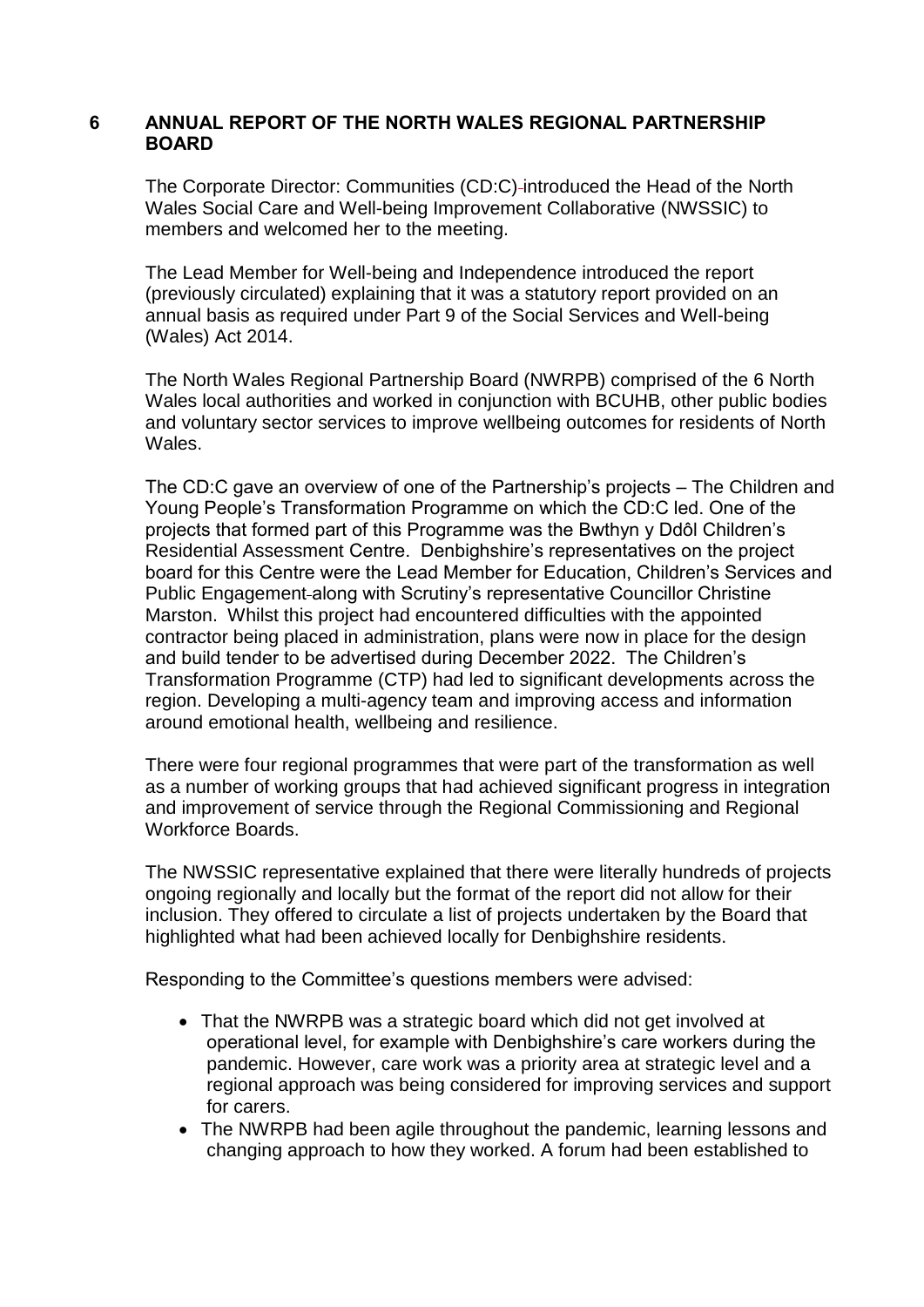provide mutual aid and support, devise solutions along with identifying lessons learned.

- The NWRPB had provided regular updates throughout the pandemic to the Regional Emergency Planning Service in accordance with Civil Contingencies Act in respect of the impact of Covid on workforce, domiciliary and residential care provision and children's mental health and wellbeing etc.
- Examples of where the NWRPB transformation programmes had adapted their plans to meet the needs of their population group with respect of Covid included:
	- o Setting up support groups for people with learning disabilities in isolation and
	- o Providing iPads in care homes for residents to communicate with their families and friends.
- The Committee could invite any of the Boards to future scrutiny committee meetings to provide examples of case studies, unfortunately case studies could not be included in the Annual Report as its format was determined by WG.
- Plans were afoot to improve communication between the NWRPB and its partners for more regular and area specific information.
- The Social Value Steering Group was back up and running with one of the directors stepping into the Chair position.
- Historically the 6 local authorities had pooled funding to support regional working. Recently, over the past 18 months there had been an acknowledgement from BCUHB that it should contribute too. It was now contributing.
- Welsh Government grants such as the Integrated Care Fund (ICF) and Programme Transformation Grant monies were held by the Health Board initially before being redistributed – e.g. to Denbighshire who hosted the Regional Collaborative Team. Changes to the ICF stream were planned but no details were available as yet.
- Concerns were raised at a recent NWRPB meeting with BCUHB representatives regarding the perception that all other illnesses and conditions were being neglected in favour of treatment for Covid. To that end a letter had been received from the Health Board's Chief Executive inviting the Lead Member for Well-being and Independence to a meeting to discuss the subject.

In response the Committee asked for the recommendations to be amended by adding their concern regarding the funding element of the North Wales Regional Partnership Board.

At the conclusion of the discussion the Committee:

# *Resolved: - subject to the above observations:*

*(i) confirmed it had read, understood and taken into account the work required to be undertaken by the North Wales Regional Partnership Board;*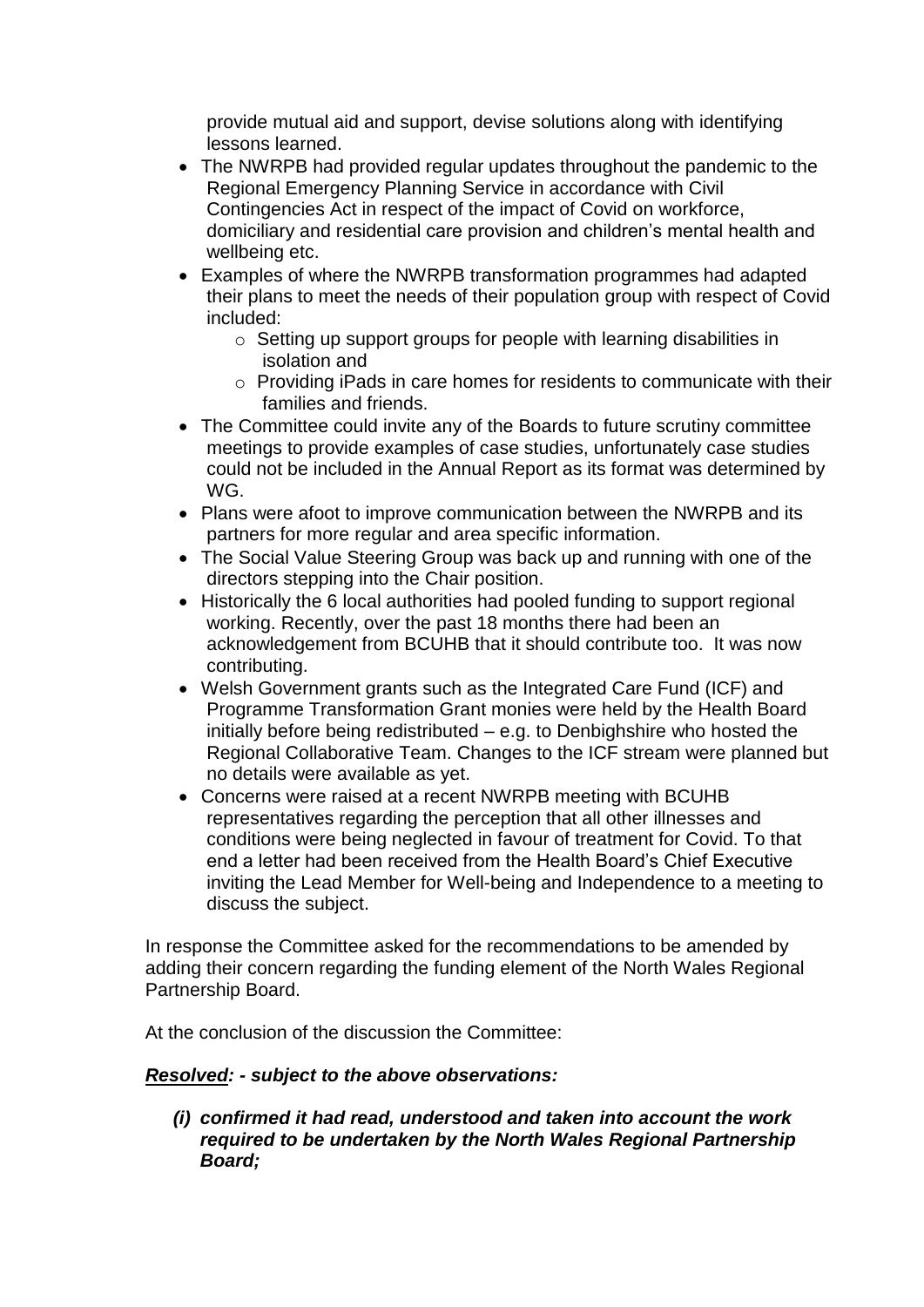- *(ii) register its concerns about the financial situation of the North Wales Regional Partnership Board;*
- *(iii) note the work and progress in 2020-21 on the work areas being taken forward through the North Wales Regional Partnership Board; and*
- *(iv) schedule the North Wales Regional Partnership Board's 2021/22 Annual Report into its forward work programme.*

#### **7 HOMELESSNESS AND HOUSING RELATED SUPPORT SERVICES**

The Chair welcomed the Head of Community Support Services to his last meeting before entering retirement. The Chair thanked them for his service and wished him well in his retirement.

The Lead Member for Well-being and Independence introduced the report (previously circulated) inviting members to examine the effectiveness of the newly restructured service, implemented in April 2021, undertaken with the Welsh Government vision for homelessness and housing related support in mind. Adopting a cross service / corporate approach the emphasis was being placed on intervention and prevention of homelessness.

An Internal Audit review of Accommodation Provision for the Homeless was completed in March 2020 which gave a low assurance rating. The Internal Audit follow up report showed that six actions were marked as completed, ten actions were in the process of being addressed. Audit did acknowledge that progress had been made but for the time being the low assurance rating remained. The Lead Member complimented the service staff for all their work under the pressure of the pandemic.

The Interim Head of Service, Ann Lloyd, advised that as a result of the restructure a multi-disciplinary team had been implemented. Increased resources meant the team had their own mental health practitioners, a counsellor, social workers and homelessness support practitioners to provide more holistic support. They were awaiting the arrival of a seconded BCUHB substance abuse mental health professional to complete the team.

There was an expectation that the numbers of people in emergency temporary accommodation to remain static for the time being – 150 to 180 households. There had been a reduction in the number of families presenting which was being attributed to the Welsh Government stopping evictions and the Court process had not yet caught up with the backlog of cases. They were expected to rise. There had been an increase in the number of under 35s presenting as homeless.

Working in conjunction with Housing Services they had been able to secure 99 household tenancies through direct lets from Denbighshire's Community Housing and other Registered Social Landlords.

Funding had been provided for Tenancy Support Workers, focussing on prevention and intervention in order to slow the number of households becoming homeless down. Funding had been secured from the Housing Support Grant to tender for provision to promote engagement with households with issues such as debt, rent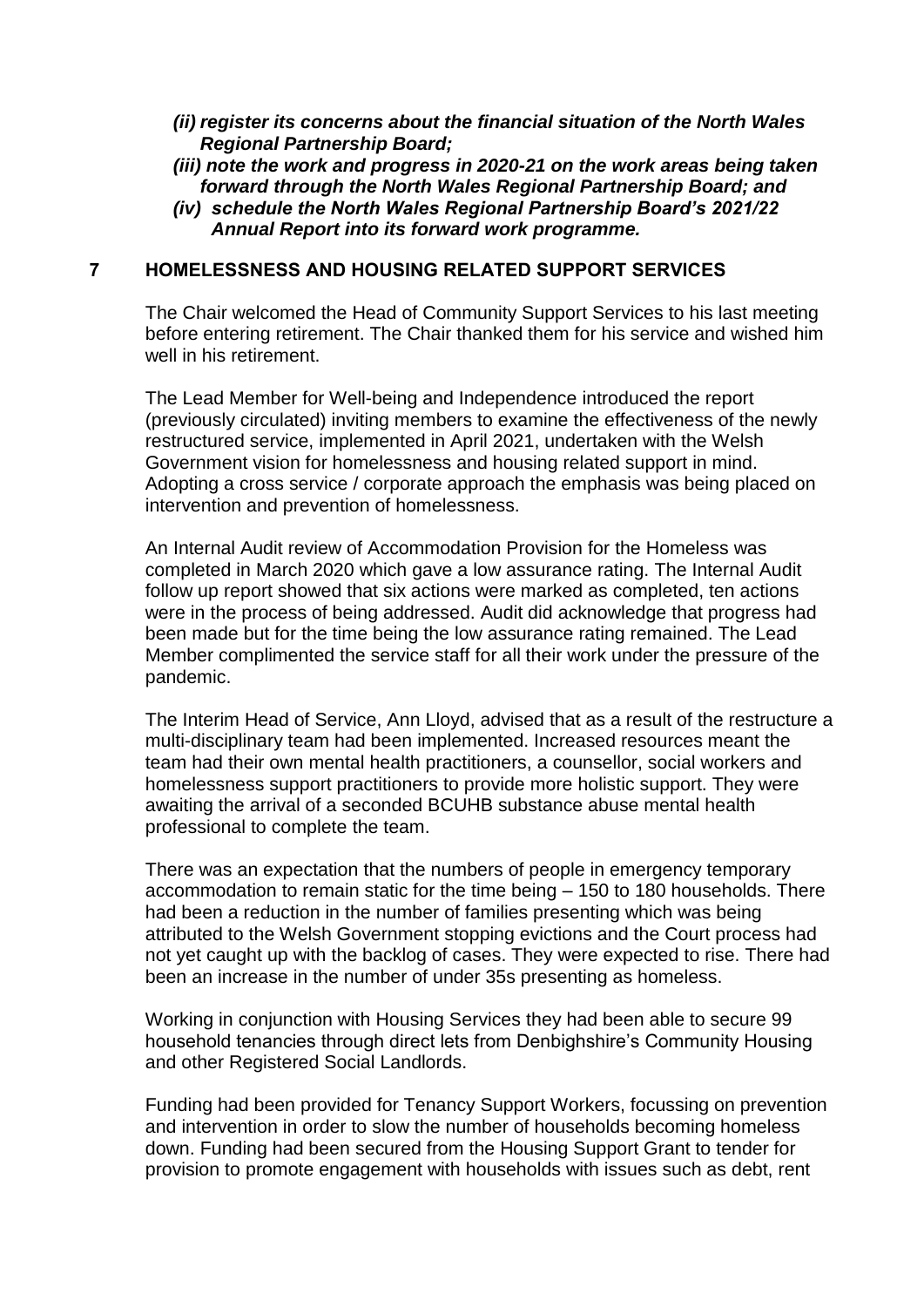arrears or neighbour conflict and early intervention to prevent them becoming homeless.

Better quality emergency accommodation was being sought but the barrier of the unavailability of properties remained. There were less rental properties readily available and those that were available were cost prohibitive.

Responding to the Committee's questions the officers advised that:

- The implementation of the restructure and subsequent creation of the multidisciplinary team had had a positive effect on the citizens being supported, despite the complications that arose with the pandemic.
- Denbighshire was now ahead of the game in relation to the Welsh Government regulation changes – the rapid rehousing model – in comparison to other local authorities.
- There had not been a cut in the core budget for the Service. The Housing Support Grant could not legally be used to supplement the Core Budget which covered the statutory services provided.
- Rent was not paid by the Authority on properties rented from the Community Housing portfolio. It was the householder's responsibility to pay rent.
- Corporately the Senior Leadership Team had set up a Homelessness sub group specifically to look at accommodation issues, to improve the quality and availability of emergency and permanent accommodation.
- A temporary accommodation facility for families Epworth Lodge should be available in the new year.
- There was a higher level of demand in the north of the county rather than the south. There was emergency accommodation available in the south of the county but it would most likely be in a Bed and Breakfast establishment.
- Every attempt was made to temporarily and permanently accommodate a homeless person or family in their local area and/or close to family support, if it was safe to do so and if suitable property was available. However, this was not always possible, especially in an emergency situation.
- Whilst it may appear strange for the Council to decide to dispose of a parcel of land in one part of the county - that could have been used for property development to accommodate the needs of the homeless – the greatest need for accommodation at that time was in Rhyl and the north of the county.
- A homelessness person could be supplied emergency accommodation (B&B or hotel) straight away. Sometimes the accommodation might be outside of the County.
- 'Move on' accommodation was very difficult to source for the under 35s due to their lack of entitlement to full housing benefit and
- The potential development of the Maes Emlyn site in Rhyl would be consulted on at Rhyl Member Area Group meeting in January 2022.

The Chair asked that a further update report on progress with the improvement action plan be brought to the Partnerships Scrutiny Committee meeting scheduled to be held on 7<sup>th</sup> July 2022.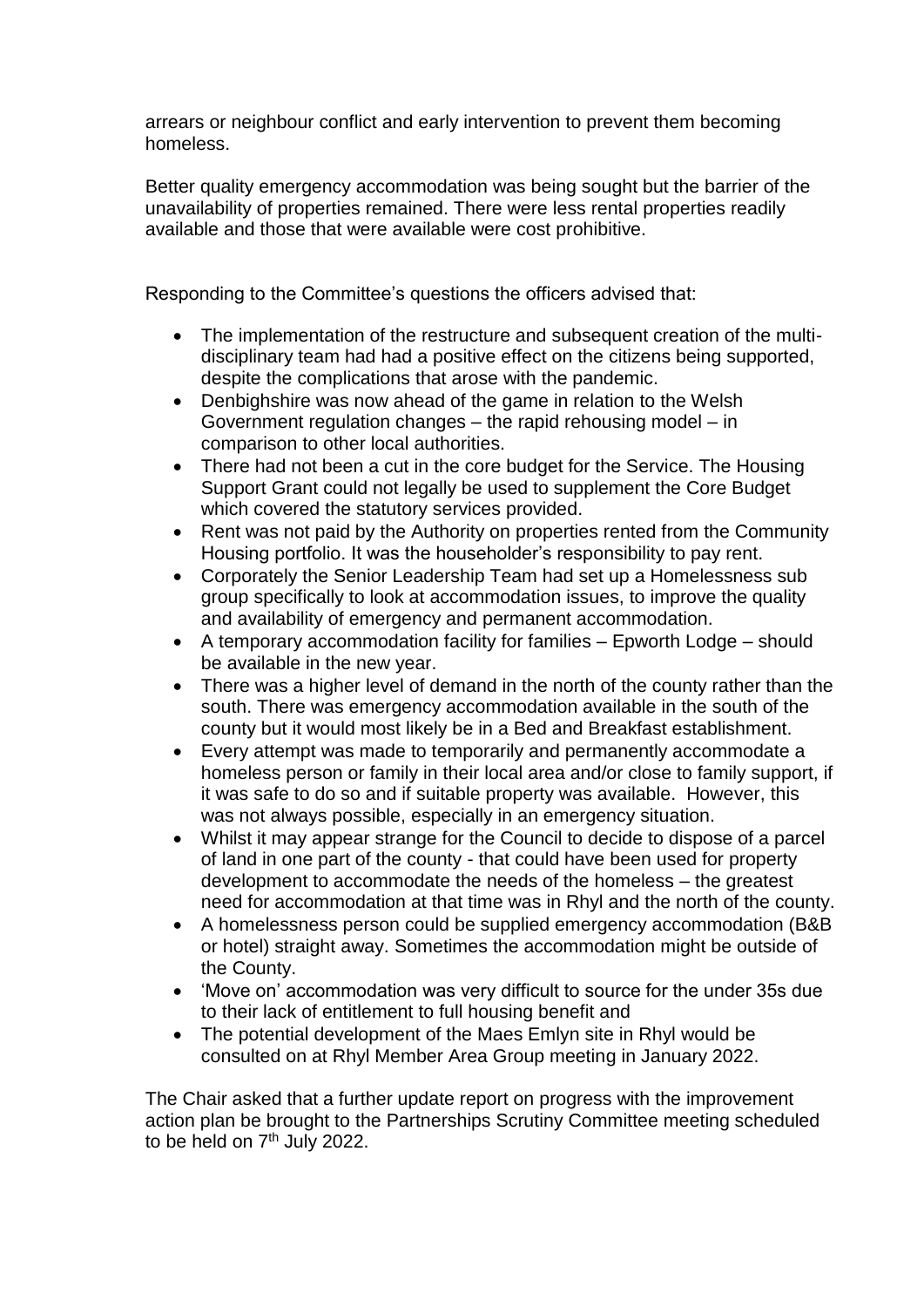It was:

*Resolved: - subject to the above comments and observations that the Committee –*

- *(i) was assured that the implementation of the multi-disciplinary homelessness service and cross-service Corporate approach was in line with the Welsh Government's vision of homelessness and housing support and was contributing to the Homelessness Prevention Service's aim to ensure that everyone was safeguarded and supported to line in homes that met their needs; and*
- *(ii) having reviewed the progress with addressing the audit actions, request that a further update report on the progress with the improvement action plan be provided to it during the summer of 2022. The Chief Internal Auditor would be providing a summary of the progress made to the Governance and Audit Committee on the 16th March 2022 as part of the Internal Audit Update report.*

# **8 SCRUTINY WORK PROGRAMME**

The Scrutiny Coordinator referred to the report (previously circulated) seeking members' to review the Committee's work programme and provided an update on relevant issues.

The next meeting of the Partnerships Scrutiny Committee had two items on its agenda on 10<sup>th</sup> February 2022:

- I. Highways Grass Verge, Hedge Maintenance and Pesticide Application Policies (annual report) and
- II. Population Needs Assessment 2022 which would be reviewed by all North Wales local authorities.

Earlier in the meeting the Committee had agreed to add the Homelessness and Housing related Support Services update to the  $7<sup>th</sup>$  July committee meeting agenda.

The Scrutiny Chairs and Vice-Chairs Group had decided at their November meeting not to hold any scrutiny committee meetings (unless deemed urgent) during the pre-election period between mid-March and May 2022. Partnerships Scrutiny Committee had one item on its work programme for the meeting scheduled for 7th April – an update from Denbighshire Voluntary Services Council – which could be deferred until the meeting on 7<sup>th</sup> July.

Members were reminded to use the Scrutiny Proposal Form if they had anything that they would like to be scrutinised. The likelihood being that any proposals received would be scrutinised during the term of the new Council.

## *Resolved: subject to the above inclusions and amendments to confirm the Committee's forward work programme.*